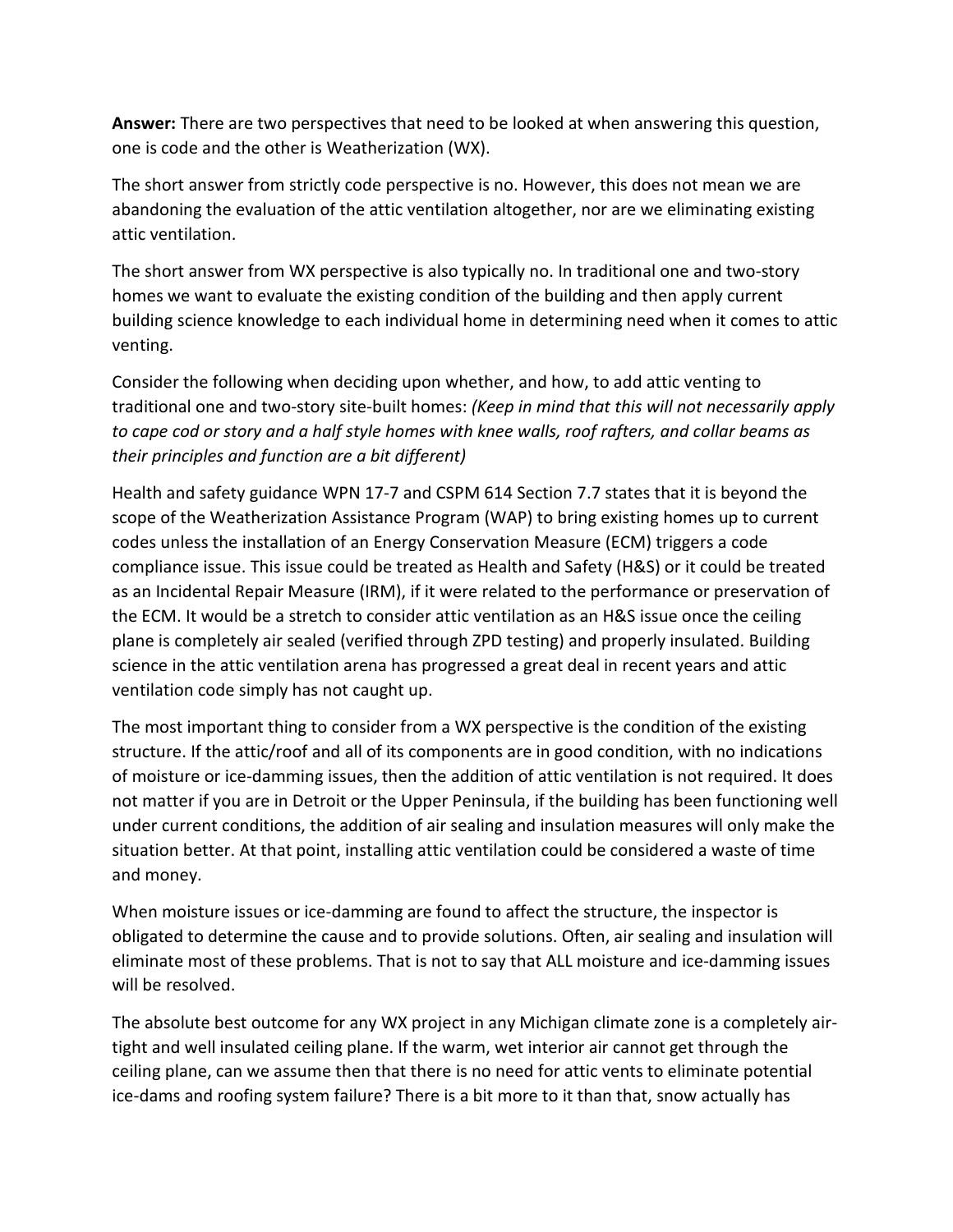thermal resistance and an R value of approximately R1.5 per inch. If we have 10 inches of snow we could feasibly have an R15 snow blanket on top of the shingles. Even if you have performed perfect air sealing, without attic venting washing air across the bottom of the roofing assembly, there is still going to be potential for ice-damming due to the increased attic temperature from conductive heat loss through the ceiling and the snow insulation on the roof deck. This is an instance where you might want to call for attic venting along with increased insulation levels to make sure you fix the issue. This can be a problem in areas with high regular snow load.

Another odd scenario might be when a south facing exterior wall (particularly dark colors) heats up from the sun and warm surface air rises and collects under the eaves on a calm day. This can melt the snow near the eaves and create an ice-dam and roof problems. Here, consider alternative styles of eave venting and eave insulation.

If you were going to add attic ventilation, the determination (per Michigan IRC) of the amount of ventilation required is based on climate zone, existence of a vapor retarder, or location of the venting. For functionality, regardless of how much ventilation is required, the most important aspect might just be the location of the vents. In order for the physics at play to work, we must have both low and high venting; however, they do not need to have an equal ratio. Low venting is more important than high venting. Without low venting there is no air washing up across the bottom side of the roofing system. Too much high venting can be sucking on the house instead of the low venting. What we want is more low venting than high venting for optimal performance. When venting is installed high and low to allow the 1/300 sizing criteria, the Michigan IRC says at least 40% of the vents should be high, but not more than 50%. Realistically, low soffit venting is easier to install, holds much less liability, and is more important than having potentially large amounts of high-only venting.

So, do we have to ventilate to code in WX? No.

Do we want to investigate the need to ventilate in WX? Yes.

This means evaluating the specific situation and applying building science knowledge that makes sense. Most of the time for WX, attic ventilation would not be required when there are no existing problems. If you have a leaky ceiling, attic venting may not eliminate the icedamming or moisture issues. This is why we stress the importance of air sealing and insulation.

When addressing an existing problem, there is nothing wrong with calling for attic ventilation to ensure there will not be a problem post weatherization. In those instances, where the inspector decides ventilation is necessary, try to be smart in how it is provided. Keep in mind the physics at play that allow attic venting to perform as it is intended. In certain specialty situations attic ventilation is going to need to be called for as part of a holistic approach to treating the entire attic space.